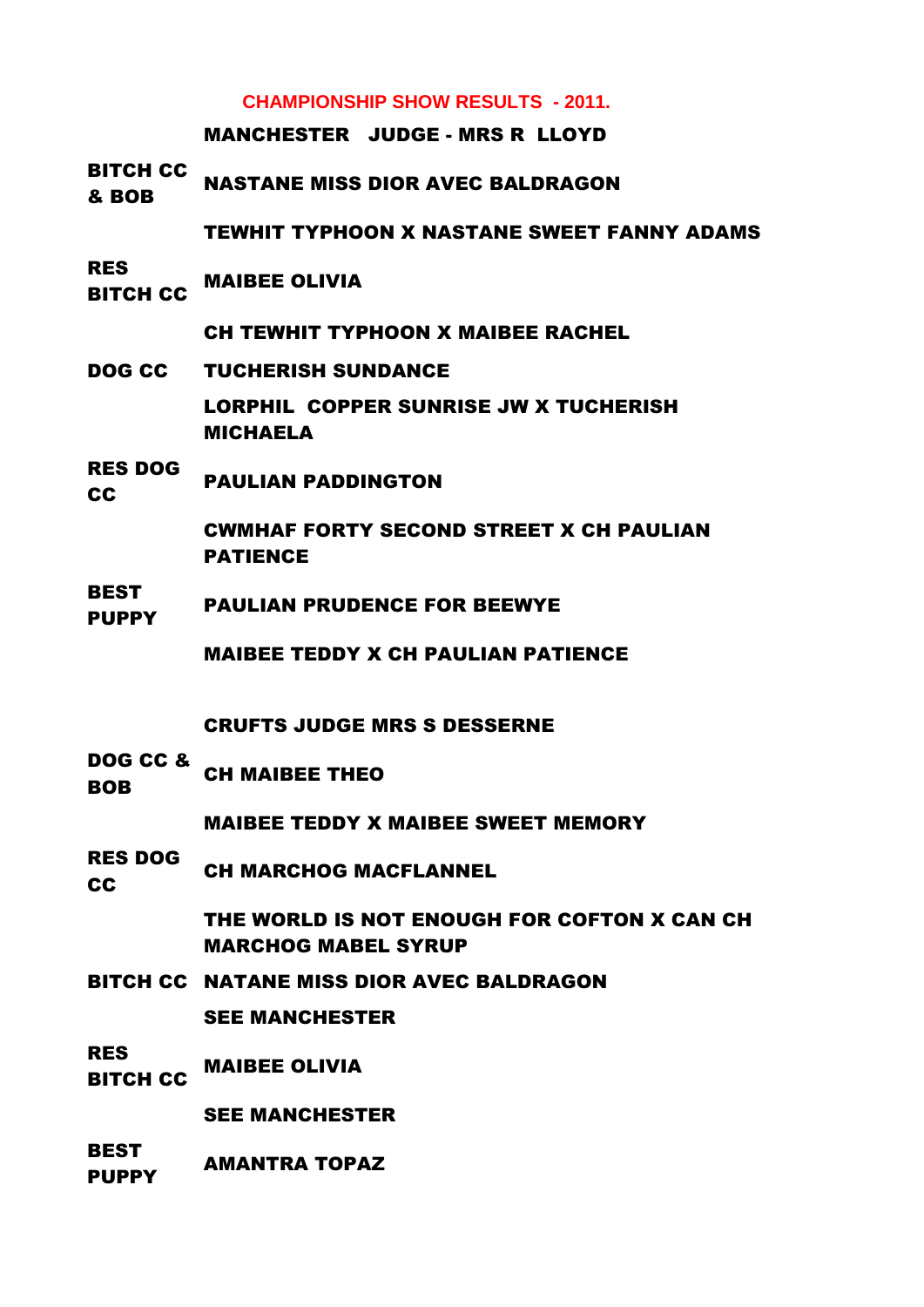# AMANTRA CARTE BLANCHE FOR OUZLEWELL X AMANTRA CHARNETTE

UK TOY DOG JUDGE DR A SCHEMEL MRCVC

DOG CC & **BOB** CH MAIBEE THEO

SEE CRUFTS

RES DOG TUCHERISH SUNDANCE

SEE MANCHESTER

- BITCH CC PAULIAN PRUDENCE FOR BEEWYE SEE MANCHESTER
- RES .....<br>BITCH CC MAIBEE OLIVIA

SEE MANCHESTER

**BEST** PUPPY AMANTRA SUMMER POET

> AMANTRA SUMMER CHATTER X CH AMANTRA WINTERBERRY

THE NORTHERN KCS CLUB JUDGE MR D CROSSLEY

DOG CC & **BOB CH AMANTRA CHEERS** 

AMANTRA CHEERIO X AMANTRA CHRISTMAS ROSE

RES DOG CH JUSTACHARMA HE IS OUR MAGIC

> THE WORLD IS NOT ENOUGH FOR COFTON X JUSTACHARMA SOMTHING MAGIC JW

BITCH CC MAIBEE OLIVIA

SEE MANCHESTER

RES TING CH NASTANE MISS DIOR AVEC BALDRAGON JW

MANCHESTER

BEST PUPPY AMANTRA CHIVALROUS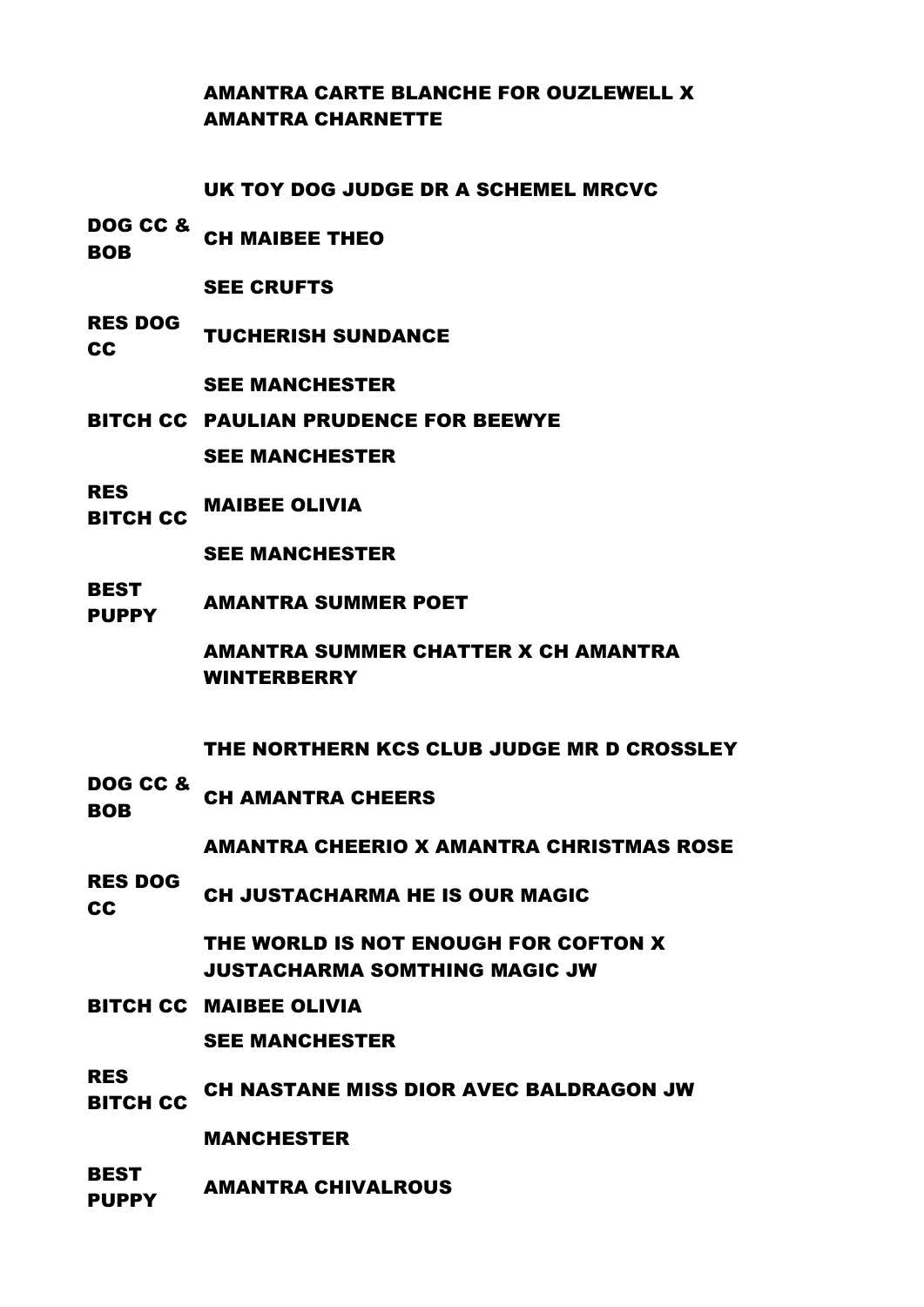WELKS JUDGE MR A WIGHT

DOG CC & BOB CH MAIBEE THEO

SEE CRUFTS

RES DOG CH MARCHOG MACFLANNEL

SEE CRUFTS

- BITCH CC CH NASTANE MISS DIOR AVEC BALDRAGON JW SEE MANCHESTER
- RES NEST CH AMANTRA WINTERBERRY

AMANTRA GOLDEN WISH X AMANTRA CHERUB

BEST PUPPY AMANTRA SUMMER POET

SEE CRUFTS

NATIONAL DOG SHOW JUDGE MR A ALCOCK OBE

- DOG CC & BOB OU & MAIBEE THEO
- 
- & GROUP SEE CRUFTS
- 4
- RES DOG **CC AMANTRA REGALIST**

CRIMBLEDALE REGAL KNIGHT AMANTRA X AMANTRA **CHORUS** 

BITCH CC PAULIAN PRUDENCE FOR BEEWYE

SEE MANCHESTER

RES BITCH CC ENSOLEILLE OF TUDORHURST FOLLE DAMOUR POUR TOI DE LA MONTAGNE

> STILL IN LOVE VIFLORIAN OF YASHIMA X FR CH TUDORHURST ENGLISH ROSE

**BEST** PUPPY BALDRAGON ROYAL WARWICK AT CHACOMBE

> MAIBEE SIMPLY DASHING X BALDRAGON HEAVEN SENT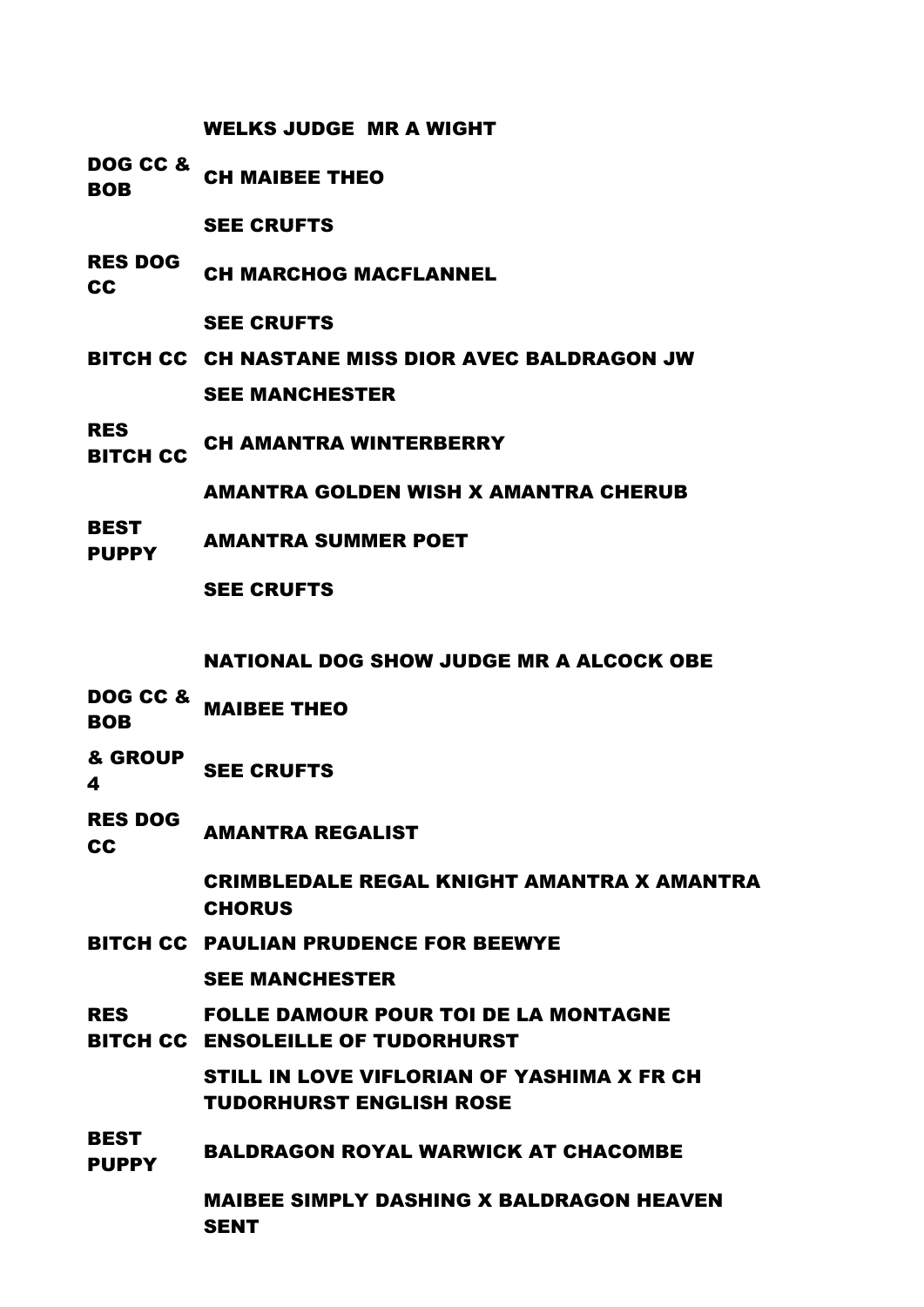THE KCS CLUB JUDGE MRS B PLEWS

DOG CC & **BOB CH AMANTRA CHEERS** 

SEE NORTHERN KCS

RES DOG CH MAIBEE THEO

SEE CRUFTS

- BITCH CC MAIBEE OLIVIA SEE MANCHESTER
- RES ..\_\_<br>BITCH CC CH TUCHERISH LUCRETIA BORGIA

LORPHIL COPPER SUNRISE JW X TUCHERISH MICHAELA

BEST **PUPPY** HEADRA'S MISS CADBURY

> CH INT CH HEADRA'S CHOCOLATE BOX JW X HEADRA'S CHOCOLATE HEAVEN

THE SCOTTISH KENNEL CLUB JUDGE MRS P SIDGWICK

DOG CC & BOB CH MAIBEE THEO

SEE CRUFTS

RES DOG TUCHERISH SUNDANCE JW

SEE MANCHESTER

BITCH CC MAIBEE DOMINIQUE

CH MAIBEE RUBEN X MAIBEE ROBERTA

RES

..\_<del>\_</del><br>Bitch CC CH MAIBEE OLIVIA

SEE MANCHESTER

**BEST PUPPY** NISYROS ATLANTA

> CH MAIBEE BLUE BAYOU AT NISYROS X TIFLIN THE BLACK PEARL AT NISYROS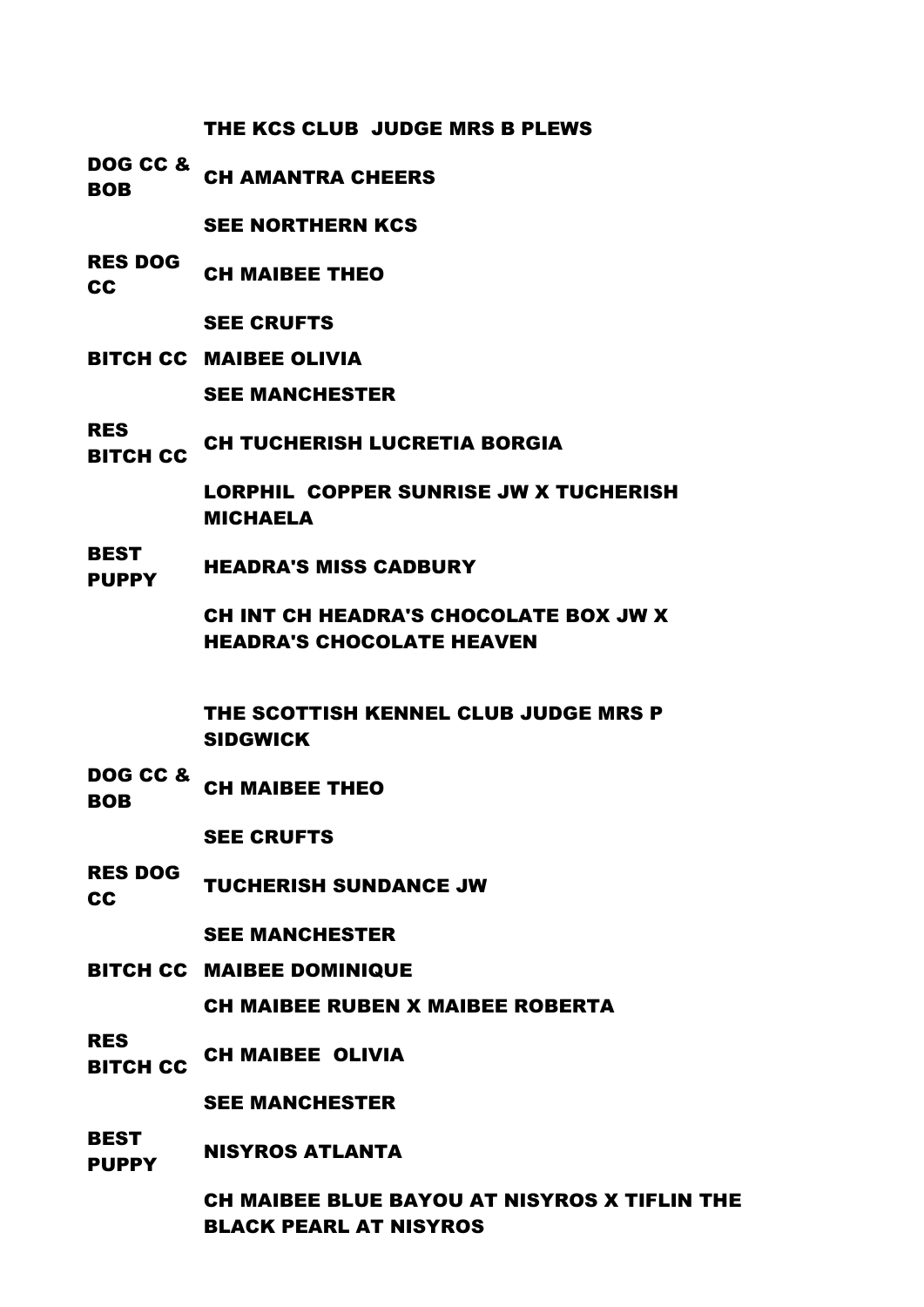# BATH JUDGE MRS E STANNARD

DOG CC & **BOB CH AMANTRA CHEERS** 

SEE NORTHERN KCS

RES DOG **CC HEADRA'S CHOCOLATE D LITE** 

> CH TEWHIT TYPHOON X AMANTRA CHOCOLATE DIVINE WITH HEDRA

- BITCH CC MISS DIOR AVEC BALDRAGON JW SEE MANCHESTER
- RES RITCH CC AMANTRA CHARMFUL AT HEADRA

CH AMANTRA CHARACTER X AMANTRA CHA-CHA-CHA

BEST **PUPPY** BALDRAGON ALL ABOUT ME

> MAIBEE SIMPLY DASHING X BALDRAGON HEAVEN **SENT**

SOUTHERN COUNTIES JUDGE SHEILA BYERS

DOG CC & BOB CH MAIBEE THEO

SEE CRUFTS

RES DOG RAULIAN JEROME SHCM

> CH MAIBEE ROBSON X CH TUCHERISH PRECIOUS PAULIAN

BITCH CC PAULIAN PRUDENCE FOR BEEWYE SEE MANCHESTER

RES

**BITCH CC** STONEPIT DOLLY DAYDREAM

MAIBEE TEDDY X STONEPIT DORIS DAY

**BEST PUPPY** BALDRAGON ROYAL WARWICK AT CHACOMBE

SEE NATIONAL DOG SHOW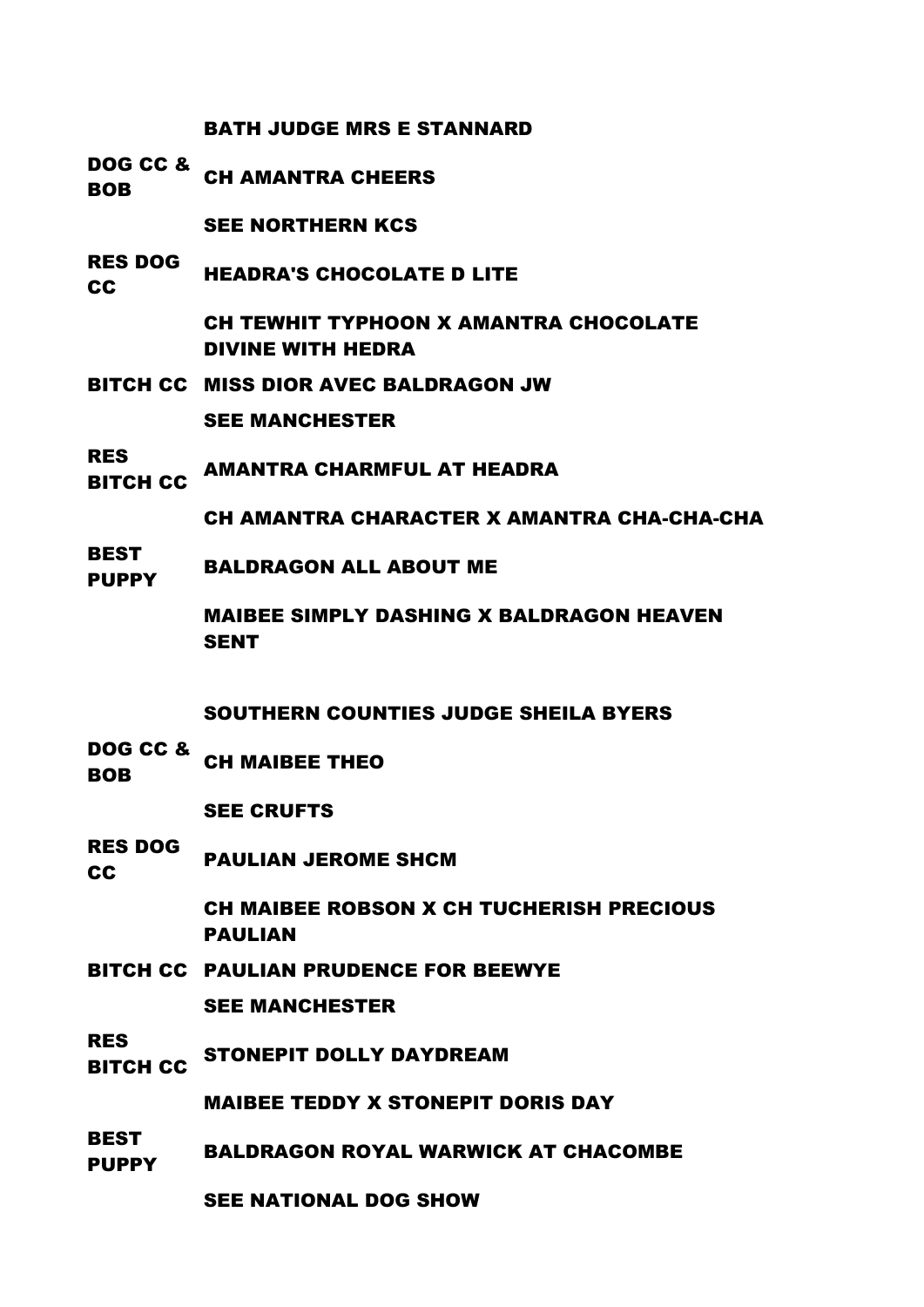# THREE COUNTIES JUDGE STEVE SMITH

DOG CC & BOB AMANTRA REGALIST

SEE NATIONAL

RES DOG READRA'S CHOCOLATE D'LIGHT

SEE BATH

- BITCH CC STONEPIT DOLLY DAYDREAM SEE SOUTHERN COUNTIES
- RES ..\_\_<br>BITCH CC CH NASTANE MISS DIOR AVEC BALDRAGON

SEE MANCHESTER

BEST PUPPY NISYROS ATLANTA

SEE SKC

BORDER UNION JUDGE KEVAN BERRY

DOG CC & BOB CH MAIBEE THEO

SEE CRUFTS

RES DOG **CC** TUCHERISH SUNDANCE

SEE MANCHESTER

- BITCH CC CH PAULIAN PRUDENCE FOR BEEWYE SEE MANCHESTER
- RES **BITCH CC** NISYROS ATLANTA

SEE SKC

BEST PUPPY NISYROS ATLANTA

SEE SKC

BLACKPOOL JUDGE BRENDA BANBURY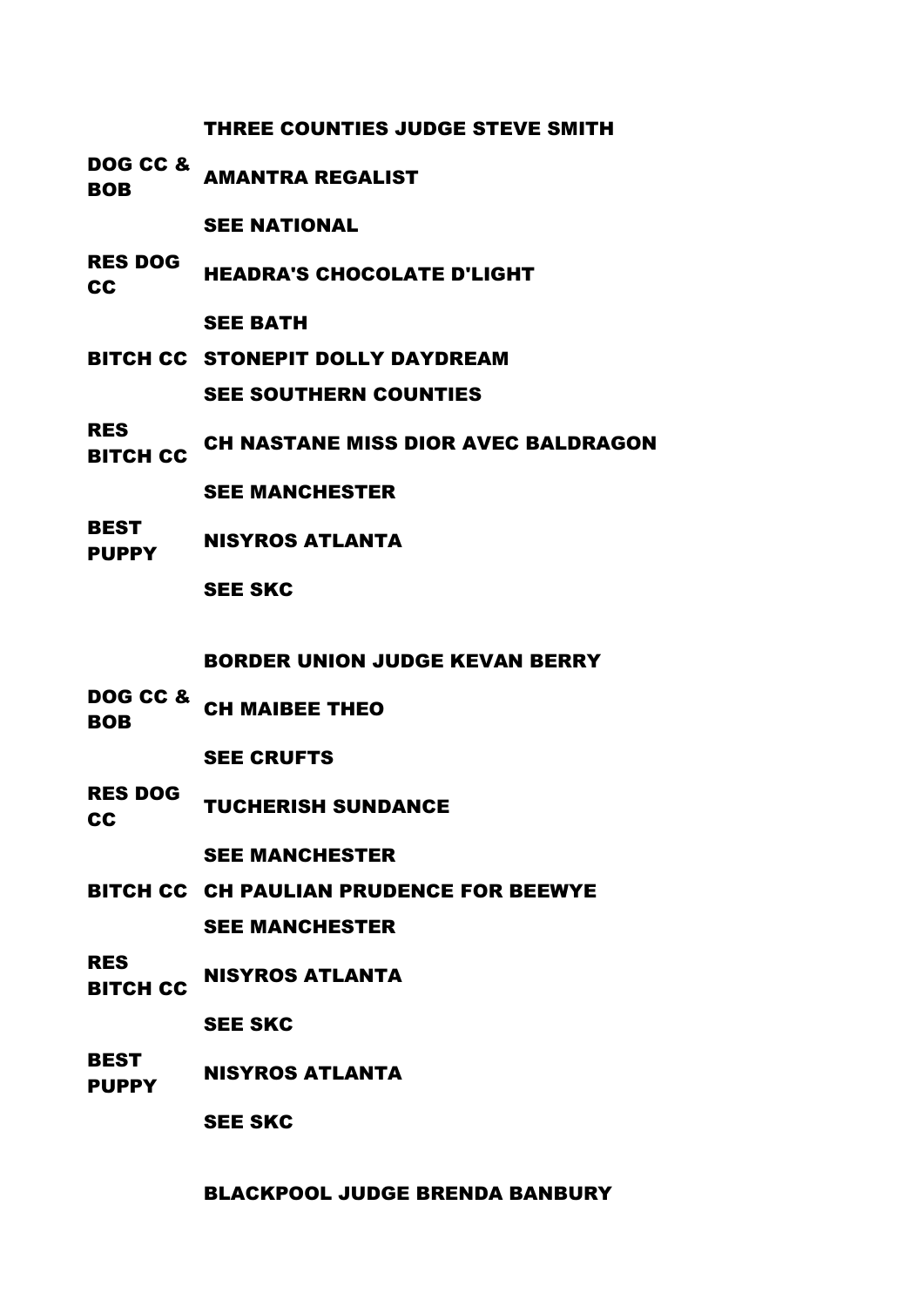DOG CC & **BOB CH AMANTRA CHEERS** 

SEE NORTHERN KCS CLUB

RES DOG CC CH MARCHOG MAC FLANNEL

SEE CRUFTS

- BITCH CC AMANTRA CHARMFUL AT HEADRA SEE BATH
- RES **BITCH CC PAULIAN PRUDENCE FOR BEEWYE** SEE MANCHESTER
- BEST
- PUPPY AMANTRA SUMMER POET

SEE CRUFTS

WINDSOR JUDGE DI FRY

BITCH CC **ELIVILLE CH MAIBEE OLIVIA** 

SEE MANCHESTER

RES

THE CH NASTANE MISS DIOR AVEC BALDRAGON JW

SEE MANCHESTER

- DOG CC AGEANCOURT MAGIC ONCE MORE IS JUSTACHARMA CH MAIBEE ROBSON X TUCHERISH KATARINA AT AGEANCOURT
- RES DOG CH MAIBEE THEO

SEE CRUFTS

**BEST** PUPPY HEADRA'S MISS CADBURY

SEE KCS CLUB SHOW

LEEDS JUDGE MR BILL BROWNE COLE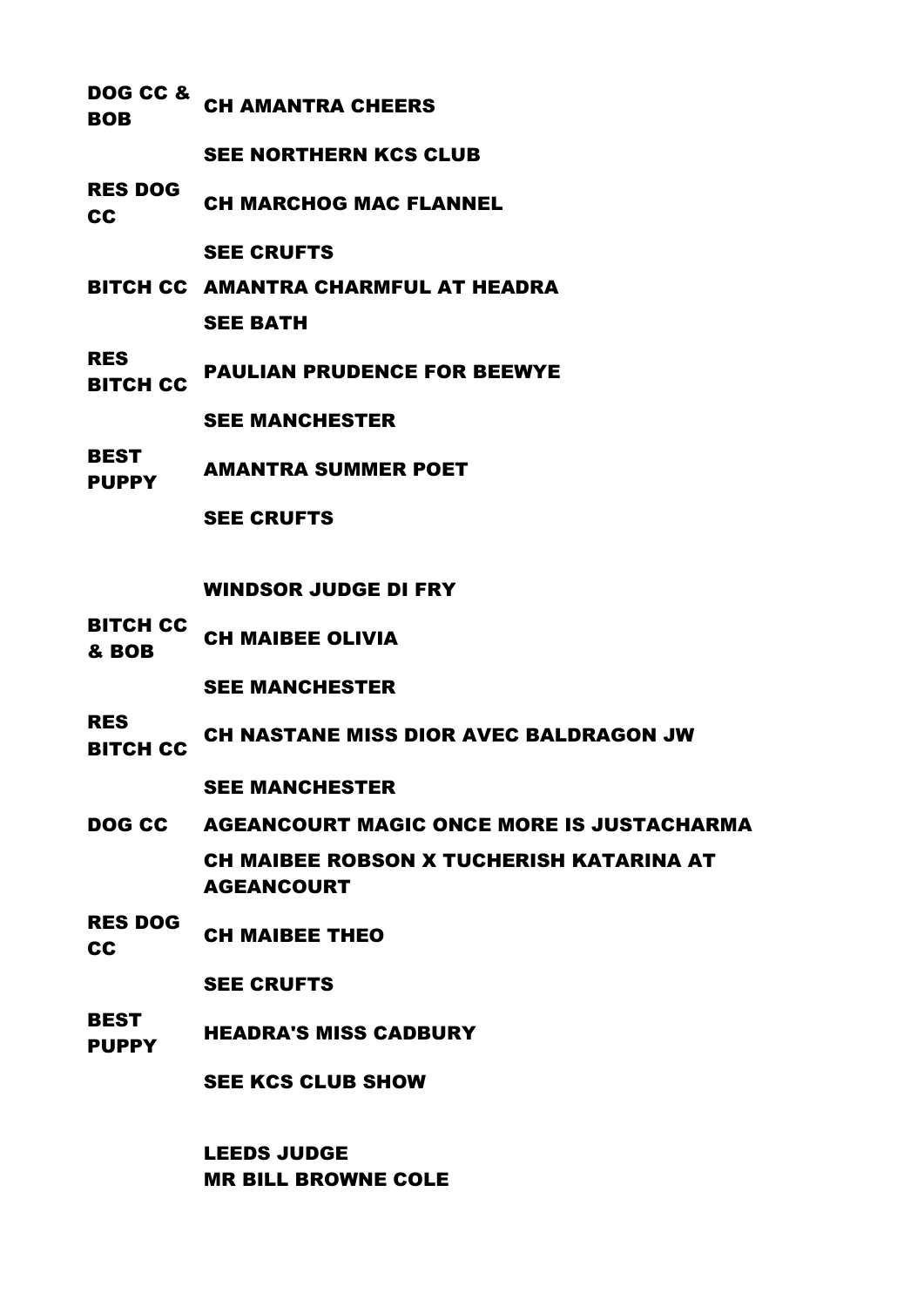DOG CC & **BOB CH AMANTRA CHEERS** 

SEE NORTHERN KCS SHOW

RES DOG CH MAIBEE THEO

SEE CRUFTS

- BITCH CC CH PAULIAN PRUDENCE FOR BEEWYE JW SEE MANCHESTER
- RES ..\_<del>\_</del><br>BITCH CC NISYROS ATLANTA

SEE SKC

**BEST** PUPPY NISYROS ATLANTA

SEE SKC

PAIGNTON JUDGE MR JOHN FOTHERGILL

DOG CC & BOB CH MAIBEE THEO

SEE CRUFTS

- RES DOG **CC** AMANTRA CHEERFULNESS
- 

CH AMANTRA CHEERS X AMANTRA CHARMFUL AT HEADRA

BITCH CC MAIBEE CLEMENTINE OF LANOLA

CH MAIBEE BITTER SWEET X MAIBEE STAR STRUCK

RES RITCH CC MAIBEE EMELDAMAY

MAIBEE TEDDIE X MAIBEE SWEET MEMORY

**BEST** PUPPY MAIBEE MR KIPLING

CH MAIBEE THEO X CH MAIBEE LAYLA

WELSH JUDGE MR DICK TERRY

DOG CC & BOB CH MAIBEE THEO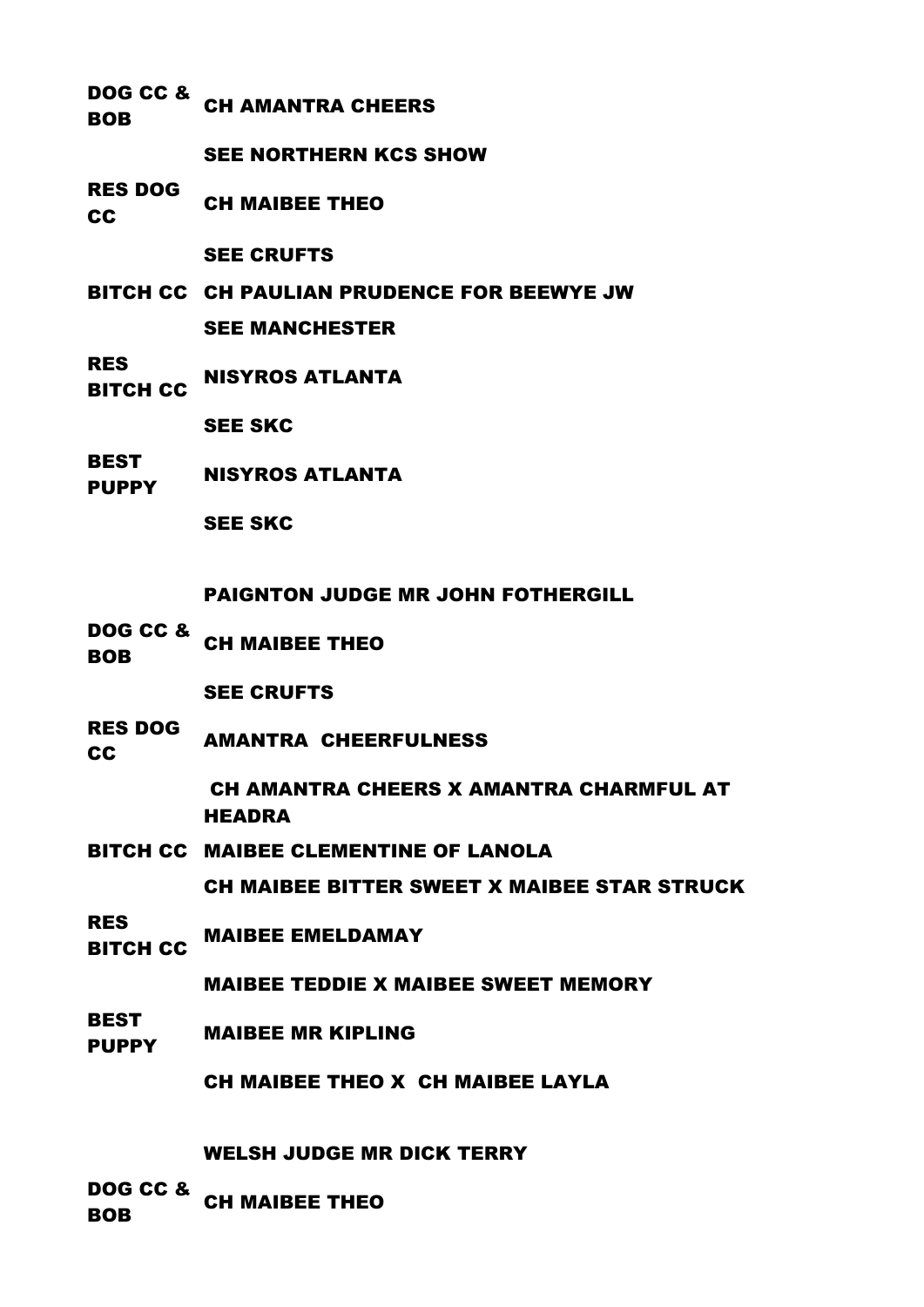# SEE CRUFTS

RES DOG TUCHERISH SUNDANCE

SEE MANCHESTER

- BITCH CC MAIBEE DOMINIQUE SEE SKC
- RES RITCH CC CH PAULIAN PRUDENCE FOR BEEWYE JW

SEE MANCHESTER

**BEST** PUPPY MAYNORTH LOVESONG

> CH AMANTRA CHARACTER X MAYNORTH IRRESISTIBLE

CITY OF BIRMINGHAM JUDGE MR BRIAN RIX

- DOG CC & BOB CH MAIBEE THEO
- GROUP 1 SEE CRUFTS
- RES DOG TUCHERISH SUNDANCE

SEE MANCHESTER

- BITCH CC BALDRAGON BOOTYLICIOUS MAIBEE ABSOLUTELY FABULOUS X COFTON CHIC
	- AVEC BALDRAGON
- RES TING CH PAULIAN PRUDENCE FOR BEEWYE JW

SEE MANCHESTER

**BEST** PUPPY MAIBEE MR KIPLING

SEE PAIGNTON

# RICHMOND JUDGE JANE LILLEY

DOG CC & BOB CH MAIBEE THEO

GROUP 4 SEE CRUFTS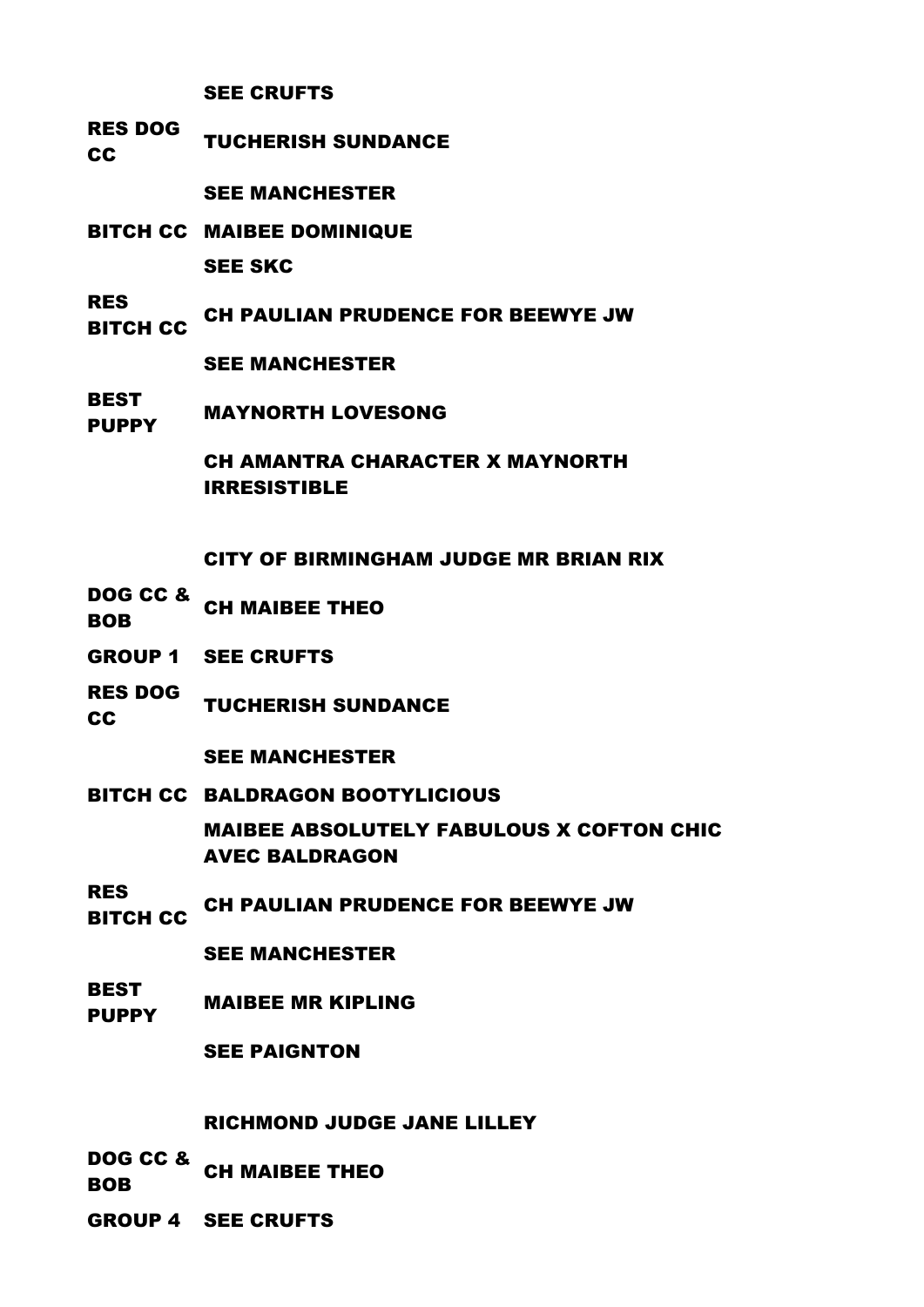#### RES DOG CH AMANTRA CHEERS

# SEE NORTHERN KCS SHOW

- BITCH CC ROCQUENCOURT ROSETTA ROYAL AT RIVERMOOR CH MARAMOND SATCHMO DOWNSBANK X ROQUENCOURT ROLANDA
- RES ..\_\_<br>BITCH CC JUSTACHARMA SOMTHING MAGIC JW

CH COFTON NEVER SAY NEVER AGAIN X JUSTACHARMA SHE'S MAGIC

BEST PUPPY MAIBEE MR KIPLING

SEE PAIGNTON

# DARLINGTON JUDGE MS ANNETTE OLIVER

BITCH CC **& BOB** CH MAIBEE DOMINIQUE

SEE SKC

RES RITCH CC MAIBEE EMELDAMAY

SEE PAIGNTON

DOG CC CH AMANTRA CHEERS

SEE NORTHERN KCS SHOW

RES DOG

**CC NISYROS COOL HAND LUKE** 

CH MAIBEE ROBSON X TIFLIN THE BLACK PEARL AT **NISYROS** 

BEST PUPPY MAIBEE MR KIPLING

SEE PAIGNTON

## DRIFFIELD JUDGE MR BRYAN CLAYDON

- DOG CC & BOB CH MAIBEE THEO
- 

SEE CRUFTS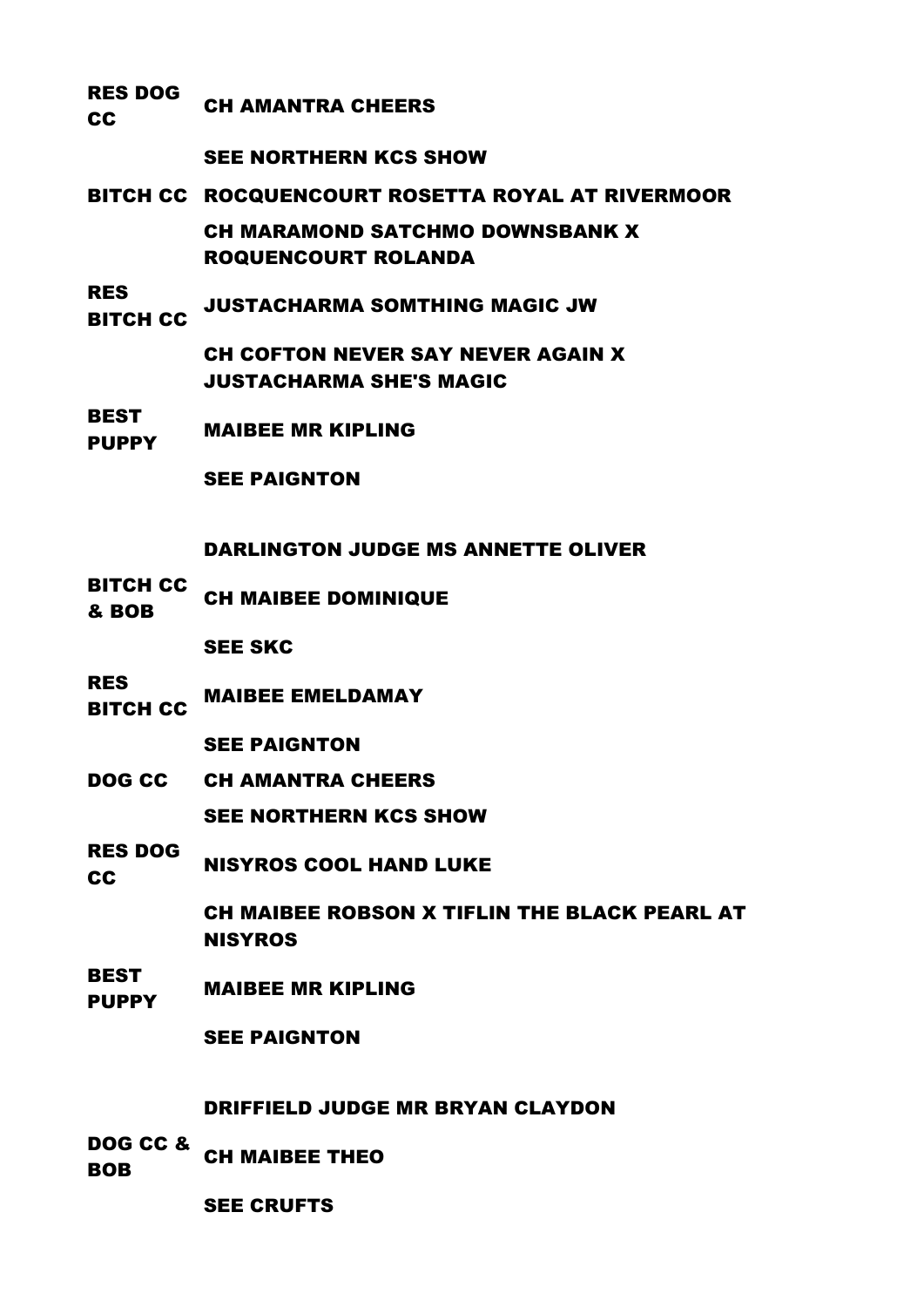RES DOG TUCHERISH SUNDANCE

SEE MANCHESTER

- BITCH CC CH PAULIAN PRUDENCE FOR BEEWYE JW SEE MANCHESTER
- RES ..\_<del>\_</del><br>BITCH CC CH MAIBEE OLIVIA
	- SEE MANCHESTER
- **BEST** PUPPY BALDRAGON ROYAL WARWICK OF CHACOMBE SEE NATIONAL DOG SHOW

SOUTH WALES JUDGE MRS GILLIAN SMITH

DOG CC & BOB CH MAIBEE THEO

SEE CRUFTS

RES DOG **CC HEADRA'S CHOCOLATE D LITE** 

SEE BATH

- BITCH CC STONEPIT DOLLY DAYDREAM SEE SOUTHERN COUNTIES
- RES RITCH CC MAIBEE EMELDAMAY

SEE PAIGNTON

BEST PUPPY BALDRAGON ALL ABOUT ME

## SEE BATH

MIDLAND COUNTIES JUDGE MRS MEA KENDALL

DOG CC & **BOB TUCHERISH SUNDANCE** 

SEE MANCHESTER

RES DOG **CC** AMANTRA REGALIST

SEE NATIONAL